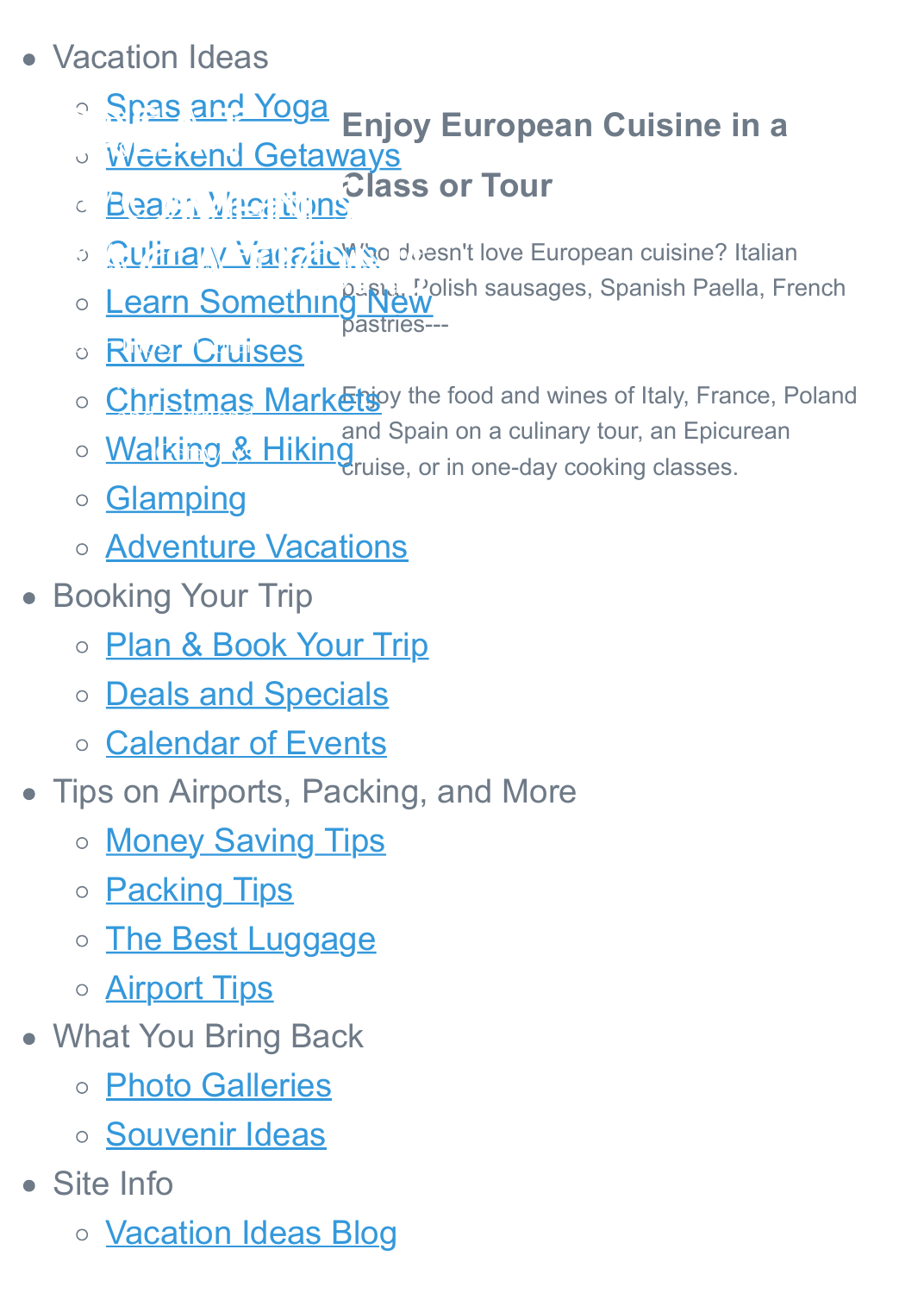- o **[About This Site](http://www.great-womens-vacations.com/about-this-site.html)**
- [Contact Us](http://www.great-womens-vacations.com/contact.html)  $\circ$
- **[Privacy Policy](http://www.great-womens-vacations.com/privacy-policy.html)**  $\bigcirc$

Learn about the history and culture of the area while shopping for ingredients and preparing a variety of dishes to be savored at the end of the day.

- **[Advertising Policy](http://www.great-womens-vacations.com/advertising-policy.html)**  $\bigcirc$
- o **[Suggest a Site](http://www.great-womens-vacations.com/suggest-site.html)**
- **[Site Map](http://www.great-womens-vacations.com/site-map.html)**  $\bigcirc$

There are many cooking schools in Italy, of course - but look a bit further and you'll find that you have the opportunity to learn about European cuisine outside of the classroom. Add a walking and tasting tour or half-day class to your vacation, or take a full week to indulge!

#### **Italy**

- **[Casa Ombuto](http://www.italiancookerycourse.com/)** offers **full week, all-inclusive cooking vacations** focusing on the cuisine of Tuscany or the Mediterranean region. Located in a renovated villa in Tuscany, the week includes time for sightseeing and local tours as well as cooking. Non-participating guests are welcome, too!

- In Rome, take part in Diane Seed's Roman Kitchen for **a day or a week**. The classes include dishes from many regions, and participation can be as hands-on as you wish. Ms. Seed also has classes on the Amalfi Coast and Puglia (in the south).

- **[Tuscana Saporita](http://www.toscanasaporita.com/)** has **week-long courses in a 15th century villa**. The week is allinclusive, with guests boarding in rooms above the school. Local tours and excursions are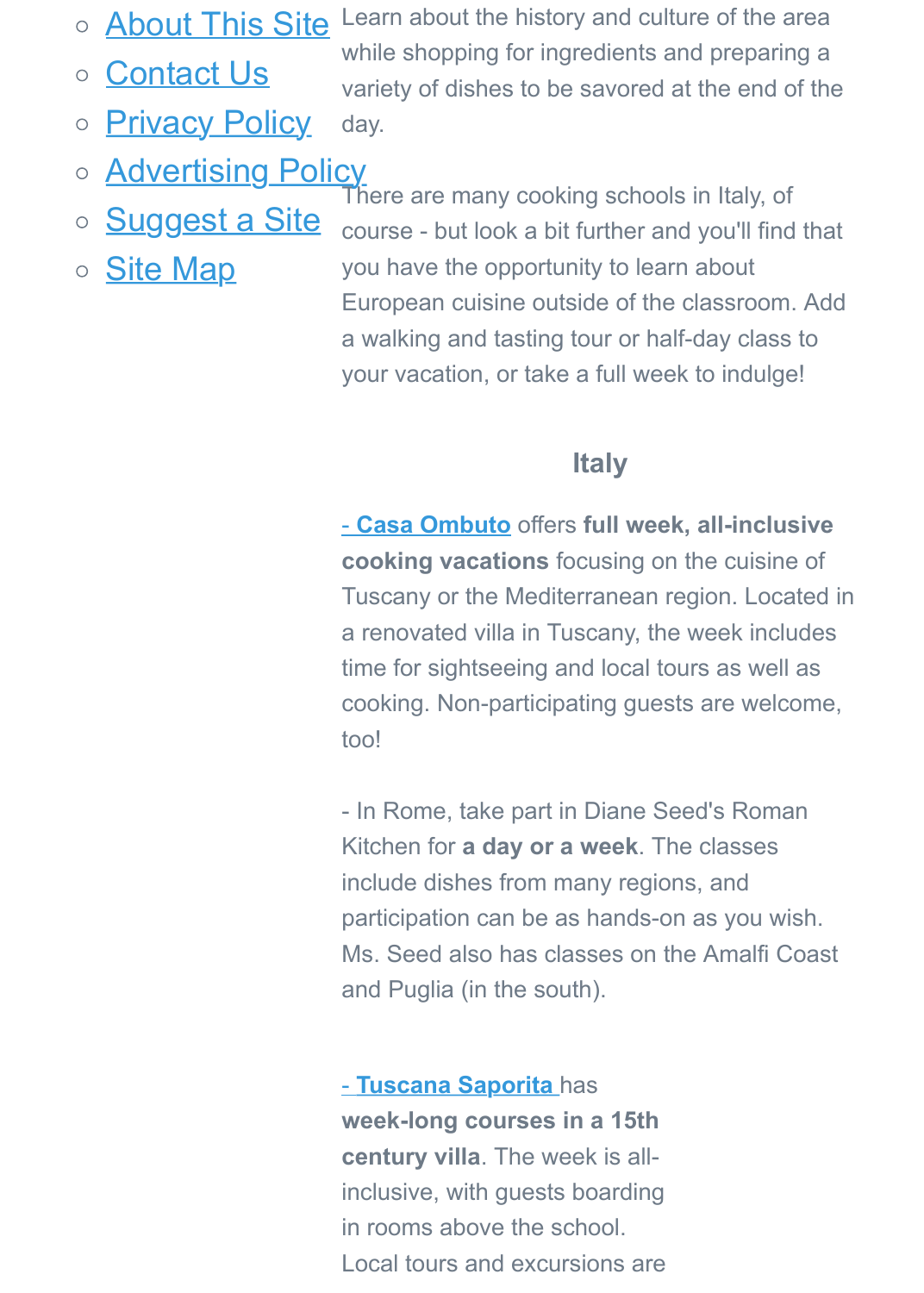also included in the cost of the week.

- If you are visiting Florence and want just a sampling of Tuscan cooking, this **Florence [Cooking Course and Local](http://www.shareasale.com/r.cfm?u=286462&b=132440&m=18208&afftrack=&urllink=www%2Eviator%2Ecom%2Ftours%2FFlorence%2FFlorence%2DCooking%2DCourse%2Dand%2DLocal%2DMarket%2DVisit%2Fd519%2D2428CAFC3)**

**Market Visit** shows you how to shop for the best ingredients, teaches you to make a full Tuscan meal from appetizer to desert - then lets you enjoy the meal with local wines.



- In Northern Italy, you can explore both the Piemonte region and it's culinary wonders on a 6-day

**[Cooking and Walking Tour](http://www.girosole.com/italy-walking-tours/piemonte-cook-walk.html)** offered by Girosole. You'll taste local wines, cheeses, and other products while visiting villages, castles, and an abbey in the Alps.

- Country Walkers offers a **week-long walking/hiking tour of Tuscany and Umbria**, which includes a cooking class and many wine and cheese tastings along the way. This is an active tour (you *do* actually walk the entire distance!) and is for women only.

## **Poland**

- Whether you are of Polish heritage, or just like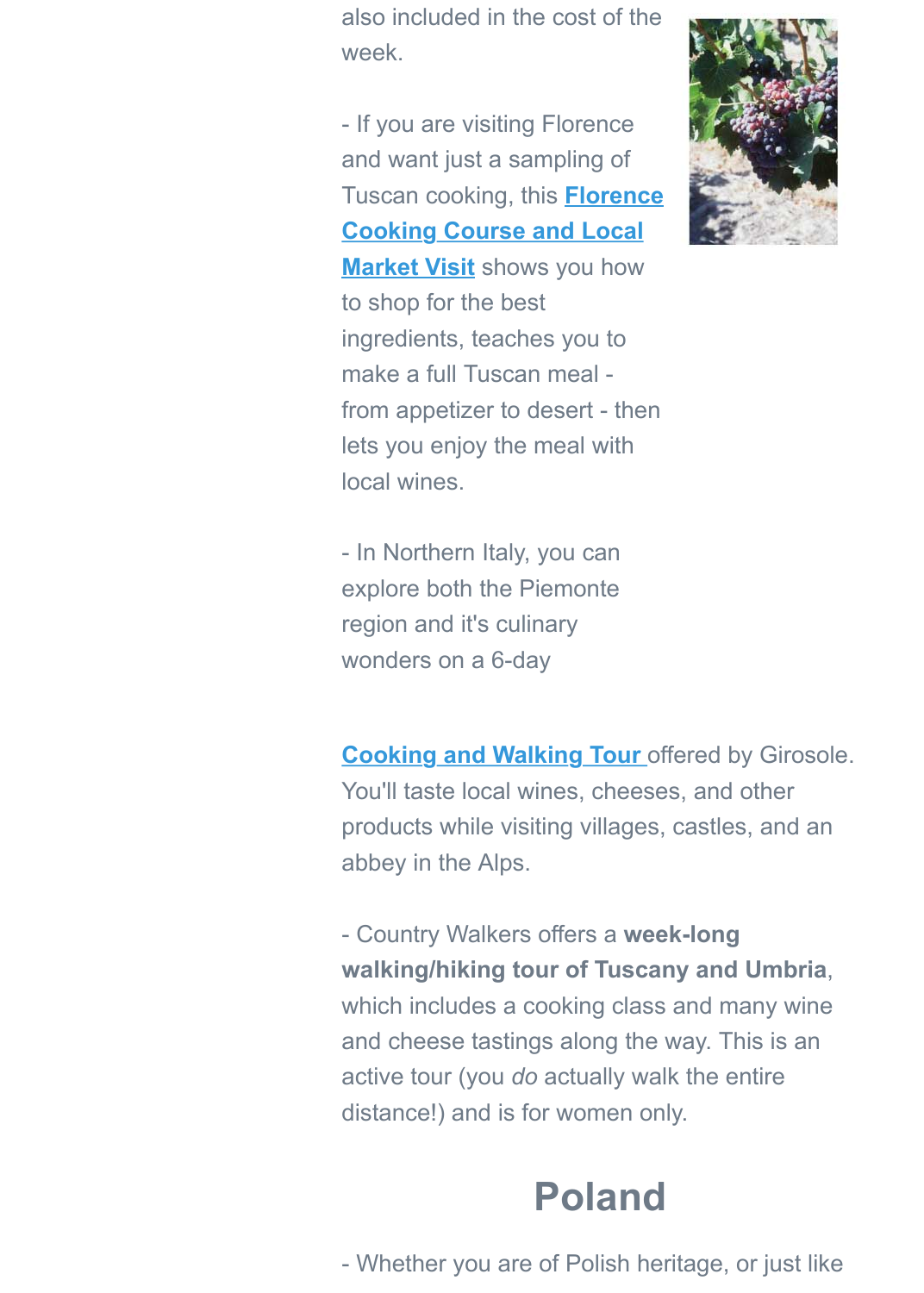[kielbasa and a good beer, you'll enjoy](http://www.polandculinaryvacations.com/vacations.php) **Poland Culinary Vacations** trips to southern Poland. This is a European cuisine often overlooked, although so many Americans are of Polish descent.

Their escorted culinary trips include **hands-on Polish cooking classes and demonstrations in the kitchens of local farmers and in fine urban restaurants.** You'll stay in fine hotels and castles!

If you are visiting Poland on your own, they also offer day classes in Krakow.

Click on the "Culinary Vacations" tab, and watch the video - it's great fun!

### **France**

- Imagine learning French cuisine in the kitchen of Julia Child! **[Cooking With Friends in France](http://www.cookingwithfriends.com/)** has a **full-week cooking school in Ms. Child's former home in Provence**. Their February course focuses on seasonal cooking and truffles; other sessions are tailored to the interests and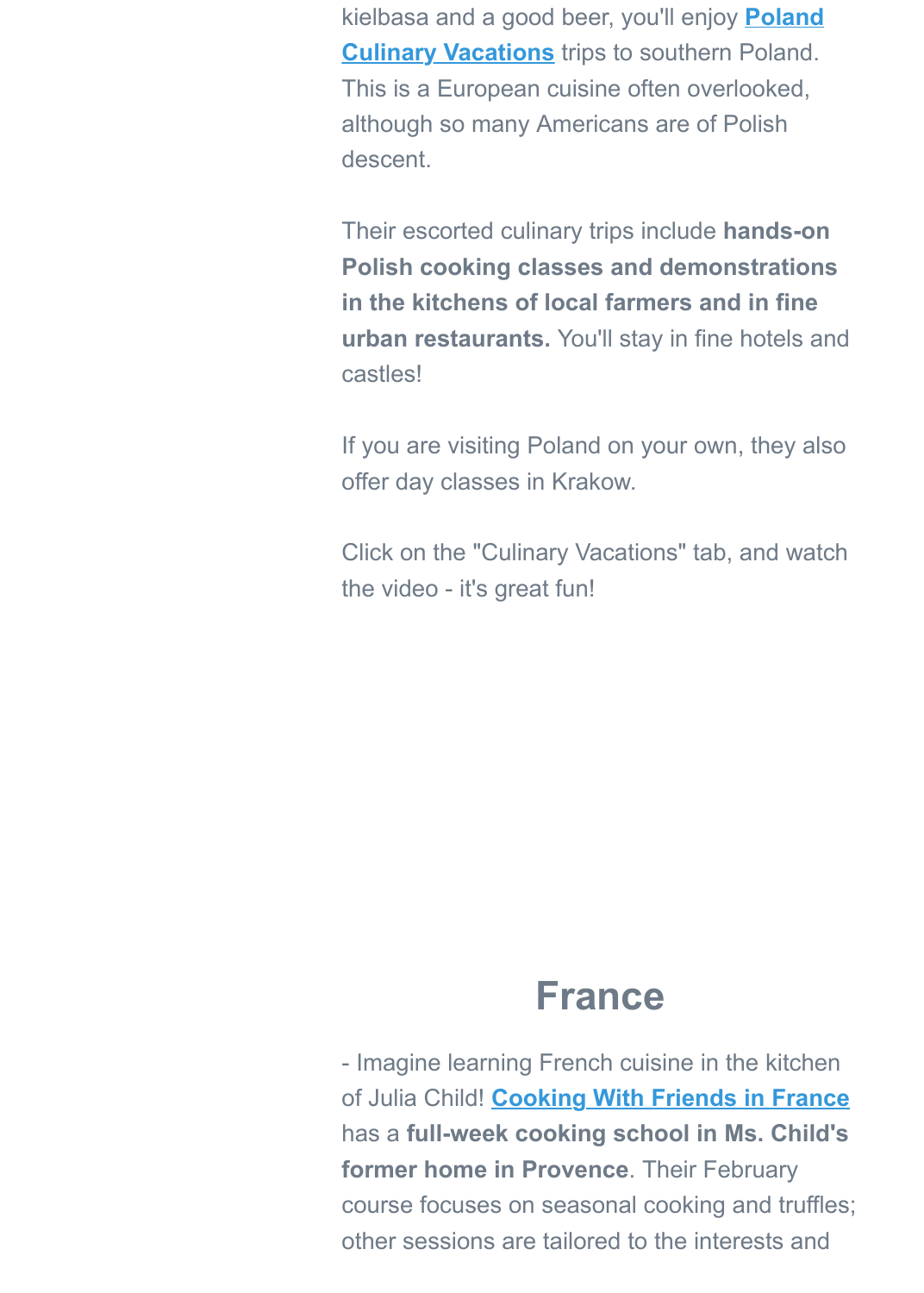skill levels of the participants.



- The Rhode School of Cuisine has a **week-long course located in a villa on the French Riviera**, outside of Cannes. The lessons are hands-on, with plenty of time available daily to enjoy the beach and surroundings.

- While in Paris, take a **Paris [Chocolate and Pastry Food](http://www.shareasale.com/r.cfm?u=286462&b=132440&m=18208&afftrack=&urllink=www%2Eviator%2Ecom%2Ftours%2FParis%2FParis%2DChocolate%2Dand%2DPastry%2DFood%2DTour%2Fd479%2D3234PCT) Tour**! A culinary specialist will lead you through several neighborhoods, sampling sweet treats along the way. Recipes will be provided.

# **Spain**

- Visit the most famous market in Spain, the Boqueria Market, on a **Barcelona Gourmet [Food and La Boqueria Market Walking Tour](http://www.shareasale.com/r.cfm?u=286462&b=132440&m=18208&afftrack=&urllink=www%2Eviator%2Ecom%2Ftours%2FBarcelona%2FBarcelona%2DGourmet%2DFood%2Dand%2DLa%2DBoqueria%2DMarket%2DWalking%2DTour%2Fd562%2D2512BWALK04)**. The half-day tour also visits wine, chocolate, and pastry shops. You'll also visit The Tostaderos Casa Gispert, a coffee and nut roaster which still has it's original oven roaster, dating to the mid-1800's.

- **[Cook & Taste](http://www.cookandtaste.net/)** offers **half-day, hands-on classes** to learn Spanish cooking in Barcelona. The classes also include a tour of Boqueria Market to purchase ingredients for the daily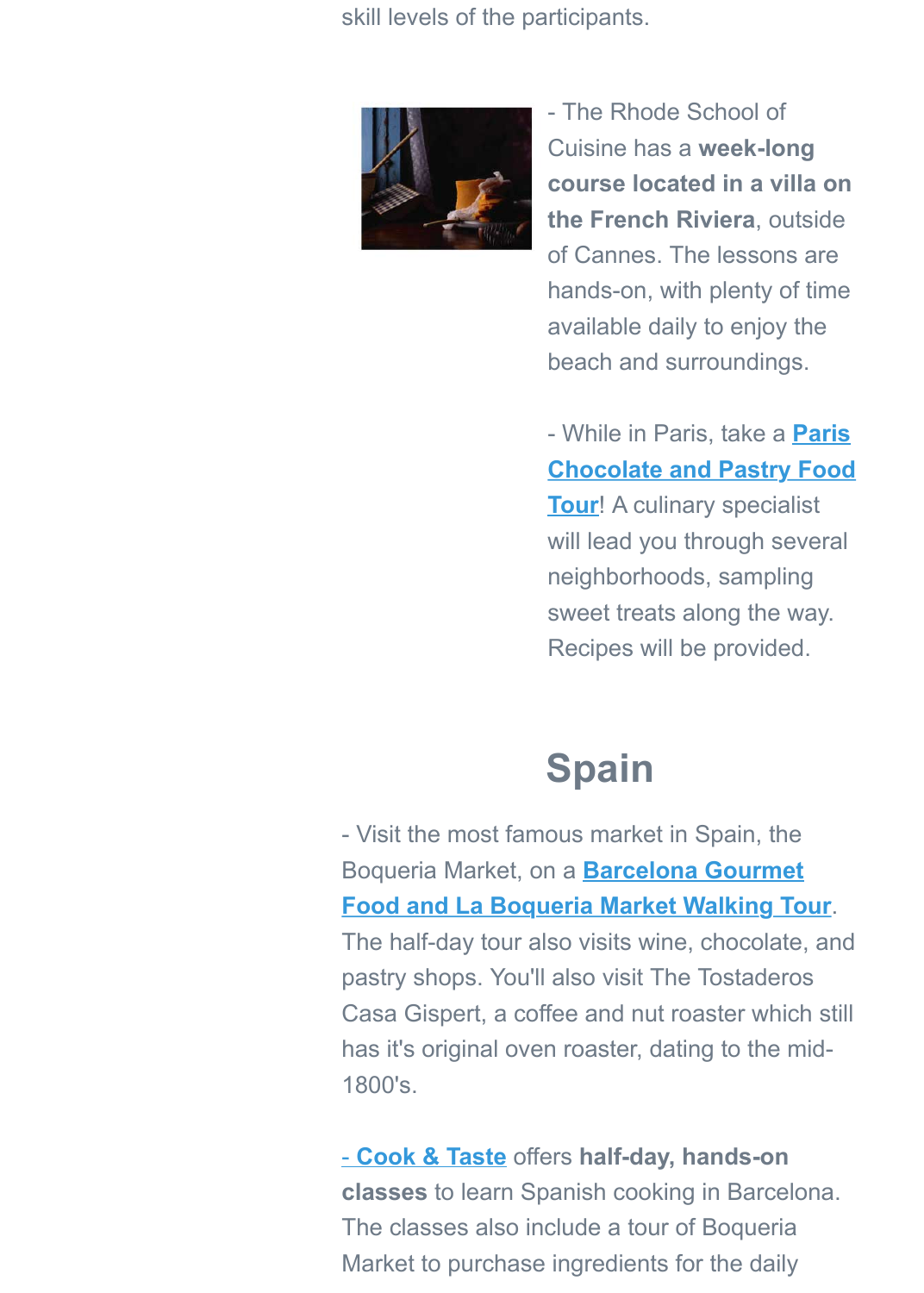meal.This is another often overlooked European cuisine, but well worth looking into!

### **Other Sites Suggested by Readers**

We love reader suggestions! (You can click on the **"suggest a site"** button to the left, or **"advertising"**, if you have an activity you think our readers would like).

Here are some of the sites others have suggested:

- **[Taste of Burgundy](http://www.great-womens-vacations.com/find-your-self-in-france.html)**
- **[Let's Cook in Umbria!](http://www.great-womens-vacations.com/lets-cook-in-umbria.html)**
- **[Affordable Tuscany Vacation with](http://www.great-womens-vacations.com/affordable-tuscany.html) Cooking School**

**Where Would You Like to Go Next?**

**For more vacation ideas :**

- **[Spa and Yoga Vacations](http://www.great-womens-vacations.com/spa-vacations-women.html)**
- **[Beach Vacations](http://www.great-womens-vacations.com/best-beach-vacations.html)**
- **[Weekend Getaways](http://www.great-womens-vacations.com/cheap-weekend-getaways.html)**
- **[Food and Wine Vacations](http://www.great-womens-vacations.com/cooking-trips.html)**
- **[Learning Vacations](http://great-womens-vacations.com/learning-vacation.html)**
- **[Walking Vacations](http://www.great-womens-vacations.com/walking-tours.html)**
- **[River Cruise and Small Ship Vacations](http://www.great-womens-vacations.com/river-cruise.html)**
- **[Glamping Vacations](http://www.great-womens-vacations.com/glamping.html)**

[Return to Great Vacation Ideas for Women](http://www.great-womens-vacations.com/) Home Page